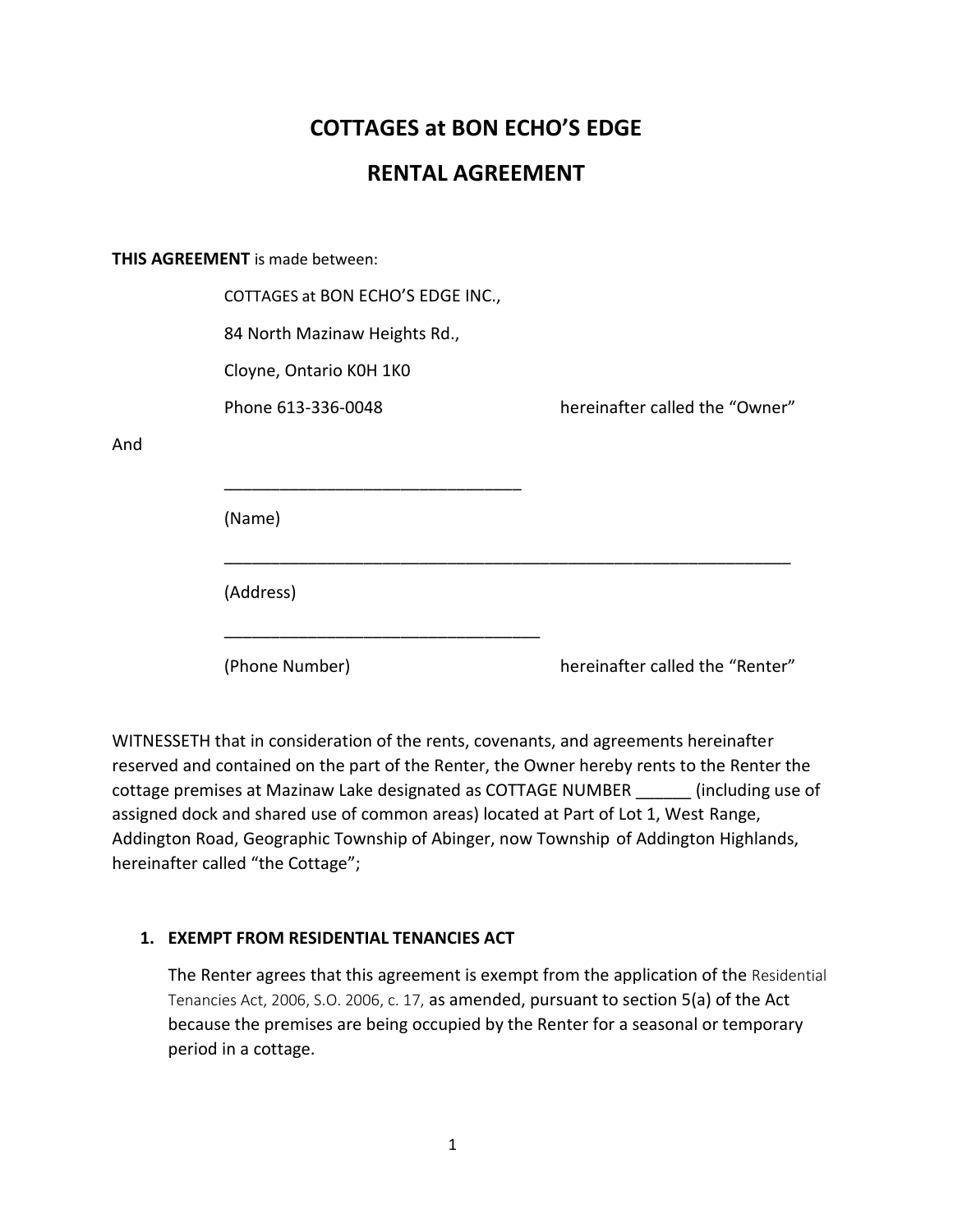#### **2. TERM OF RENTAL PERIOD**

The rental period shall commence on The rental period shall commence on

\_\_\_\_\_\_\_\_\_\_\_\_\_\_\_\_\_\_\_.

# **3. RENT**

The Renter covenants to pay rent in the amount of  $\zeta$  and the solus 13% tax for the full term payable in full prior to the commencement of the term.

## **4. NO SUBLETTING**

The only occupants of the Cottage will be the Renter and immediate family. The Renter shall not sublet the Cottage or any part thereof.

#### **5. UTILITIES**

All costs for utilities for the Cottage are included in the rent.

## **6. WAIVER OF LIABILITY**

The Owner shall not be responsible or liable in any way for the loss of the personal property of the Renter or of the Renter's family and guests. The use of the Cottage and premises and common areas of the property, including the swimming area and dock(s) shall be at the Renter's sole risk and the Owner shall not be liable for any injury or death to the Renter or the Renter's family or any guest of the Renter. Neither the Renter nor anyone claiming by, through or under or on behalf of the Renter shall have any claim, right of action or right against the Owner, agents or employees of the Owner, for or based upon any injury, loss or damage to any person or persons or any property of the Renter nor anyone claiming by, through or under or on behalf of the Renter therein or thereon, caused in any manner whether or not such injury, loss or damage results or arises from the negligent act or omission of the Owner or any person or persons for whom the Owner is in law responsible.

#### **7. USE OF PREMISES**

The renter agrees to use the Cottage as a single family cottage and for no other purpose. The Renter shall not cut any trees or shrubs or have campfires(s) at any location other than the place designated by the Owner. The Renter shall park and use vehicles, trailers, boats, bikes, etc., only at the place or places designated by the Owner.